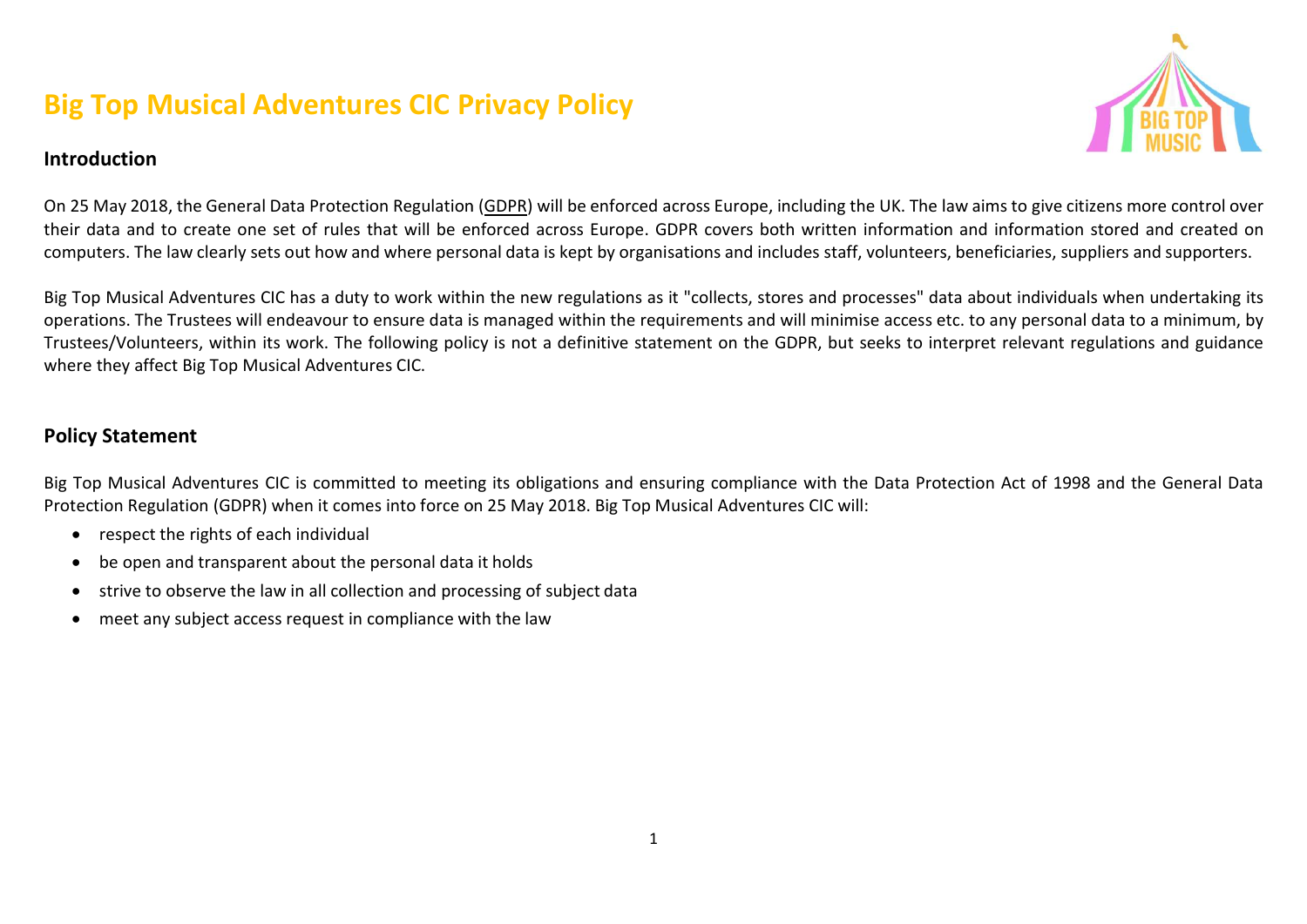- provide training and support to Big Top Musical Adventures CIC representatives who handle personal data in the course of their duties
- maintain an up-to-date Information Commissioner's Office (ICO) registration (which requires changes to the registration within 28 days of any adjustments)
- inform the ICO of breaches of the Acts (where required)
- include Data Protection guidance for all trustees and employees

Big Top Musical Adventures CIC will only use data in ways relevant to carrying out its legitimate purposes and functions as a community interest company in a way that is not prejudicial to the interests of individuals. Big Top Musical Adventures CIC will take due care in the collection and storage of any sensitive data. Big Top Musical Adventures CIC representatives will do their utmost to keep all data accurate, timely and secure.

Big Top Musical Adventures CIC's nominated Data Controller is the CEO. All Big Top Musical Adventures CIC representatives will be aware of the requirements of the Data Protection Act when they collect or handle data about an individual. Big Top Musical Adventures CIC representatives will not disclose data except where there is subject consent or legal requirement. Data sent to outside agencies will always be protected by a written contract. All collection and processing will be done in good faith. Paper records will be destroyed when no longer required.

# Collection of information

Big Top Musical Adventures CIC may collect information about individuals whenever they interact with the organisation, for example when individuals:

- Register (on behalf of children, young people and vulnerable adults) to participate in Big Top Musical Adventures CIC activities/sessions
- apply to volunteer or work as a Big Top Musical Adventures CIC practitioner
- enquire about our activities, visit our website or donate to the company
- sign up to receive our newsletter
- attend a Big Top Musical Adventures CIC event and provide us with information about you
- fundraise on our behalf
- post content to Big Top Musical Adventures CIC's social media
- contact us by email, online contact form, phone, SMS, social media or post

Big Top Musical Adventures CIC may collect information in the following ways:

- when individuals provide information directly in booking places for Big Top Musical Adventures CIC sessions
- when individuals provide information directly as a volunteer or Big Top Musical Adventures CIC practitioner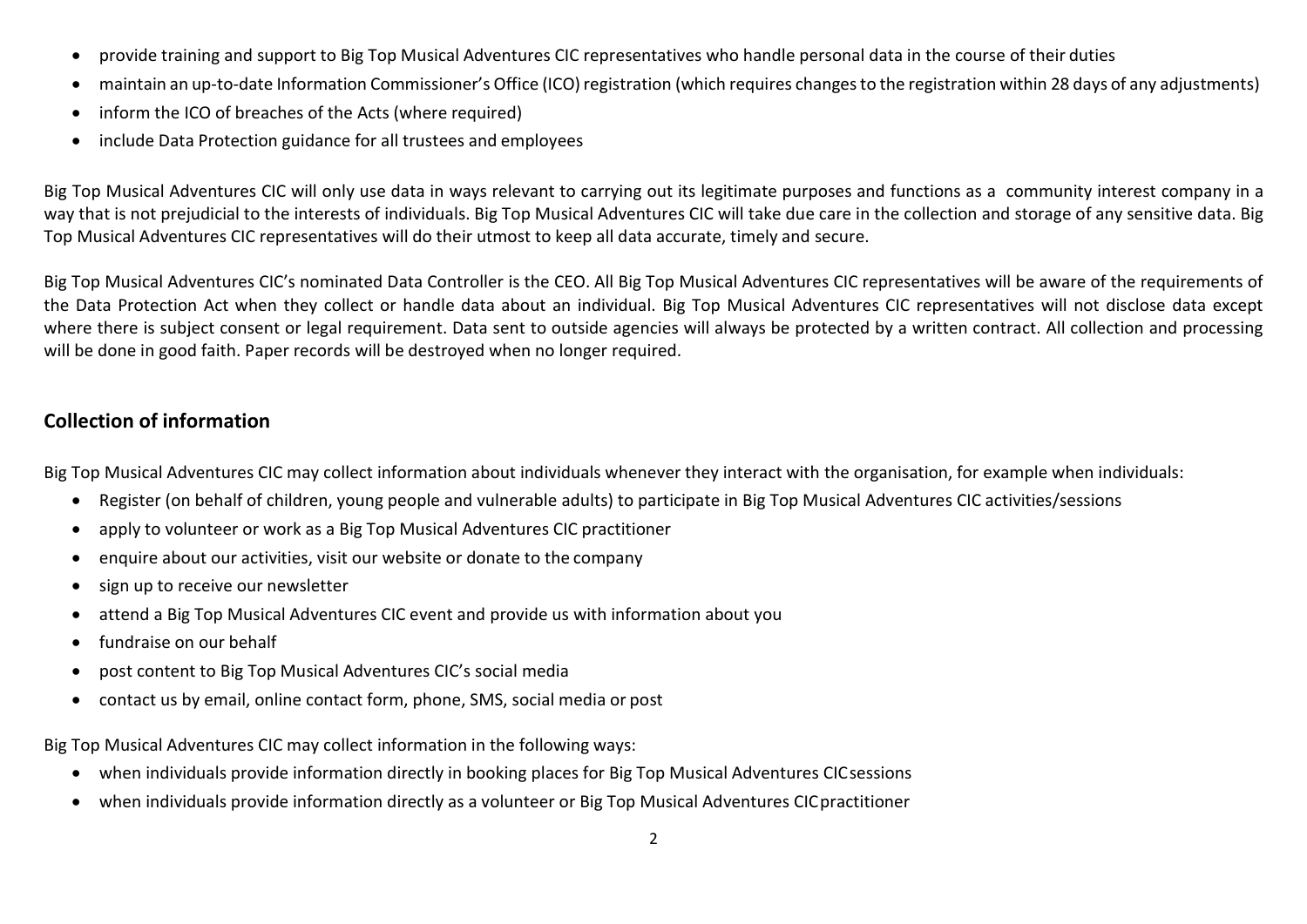- when individuals provide information directly, for example by providing details when they request information or make a donation
- when individuals provide information indirectly, for example when using other fundraising sites and provide consent to be contacted by Big Top Musical Adventures CIC
- when individuals connect with Big Top Musical Adventures CIC on social media and messaging services
- when individuals use Big Top Musical Adventures CIC websites and information about the visit is recorded and stored (e.g. Google Analytics for website statistics tracking)
- when information about individuals is available from other public sources, Big Top Musical Adventures CIC may collect personal details from the public domain, such as from company websites and news sites, to provide background information about an individual for Big Top Musical Adventures CIC representatives in preparation for a meeting/event. This information will only be used for this purpose and not stored after the meeting/event unless consent has been provided by the individual.

Each information collection system will make individuals aware of this policy and include a statement to ensure they are aware of their right to ask not to be contacted for marketing and fundraising purposes.

| <b>Stakeholder Group</b>                                                                           | <b>Requirement for data/information</b><br>(Legitimate Interests)                                                                                                                                                               | <b>Consent Required</b>                                                                                                |
|----------------------------------------------------------------------------------------------------|---------------------------------------------------------------------------------------------------------------------------------------------------------------------------------------------------------------------------------|------------------------------------------------------------------------------------------------------------------------|
| Participants-children, young people and vulnerable adults with<br>disabilities, and their siblings | management of Big Top Musical Adventures<br>CIC activities/projects<br>impact measurement<br>anonymised data may be used to inform<br><b>Big Top Musical Adventures CIC</b><br>planning and provision of<br>activities/projects | use as case studies                                                                                                    |
| Parents/guardians of participants                                                                  | management of Big Top Musical Adventures<br>CIC activities/projects<br>impact measurement                                                                                                                                       | engagement in case studies<br>parental/guardian consent for use of<br>images/recordings of their children<br>marketing |

# Personal information - Justification of collection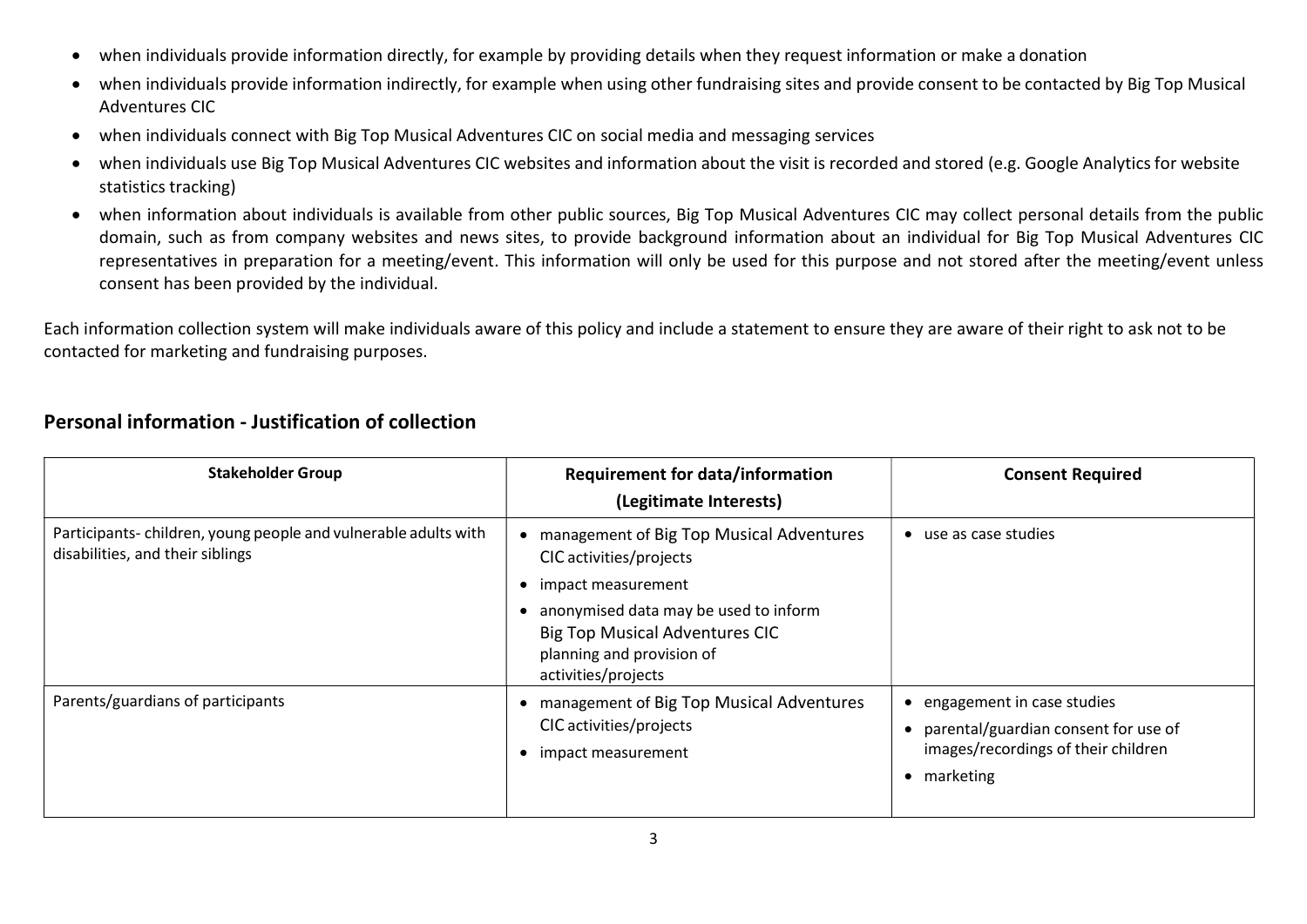| Previous participants – children, young people and vulnerable | impact measurement | • use as case studies      |
|---------------------------------------------------------------|--------------------|----------------------------|
| adults                                                        |                    | • use of images/recordings |
|                                                               |                    |                            |

| Organisational supporters                                                | • acknowledgement of support                                                                                                       | • marketing                                                       |
|--------------------------------------------------------------------------|------------------------------------------------------------------------------------------------------------------------------------|-------------------------------------------------------------------|
|                                                                          | • relationship management                                                                                                          | fundraising<br>$\bullet$                                          |
| Individuals who follow Big Top Musical Adventures CIC on social<br>media | • social media contact                                                                                                             | marketing via other channels<br>$\bullet$                         |
| Individual/organisation who sent an enquiry                              | • response to the enquiry                                                                                                          |                                                                   |
| Suppliers                                                                | • management of the company                                                                                                        | marketing<br>$\bullet$                                            |
|                                                                          | anonymised data may be used to inform<br><b>Big Top Musical Adventures CIC</b><br>planning and provision of<br>activities/projects |                                                                   |
| Parents/guardians of previous beneficiaries                              | • impact measurement                                                                                                               | • parental/guardian consent for use of their<br>children's images |
| Volunteers                                                               | • volunteer management                                                                                                             | • use of images<br>• marketing                                    |
| Freelance collaborators                                                  | • management                                                                                                                       | • use of images<br>• marketing                                    |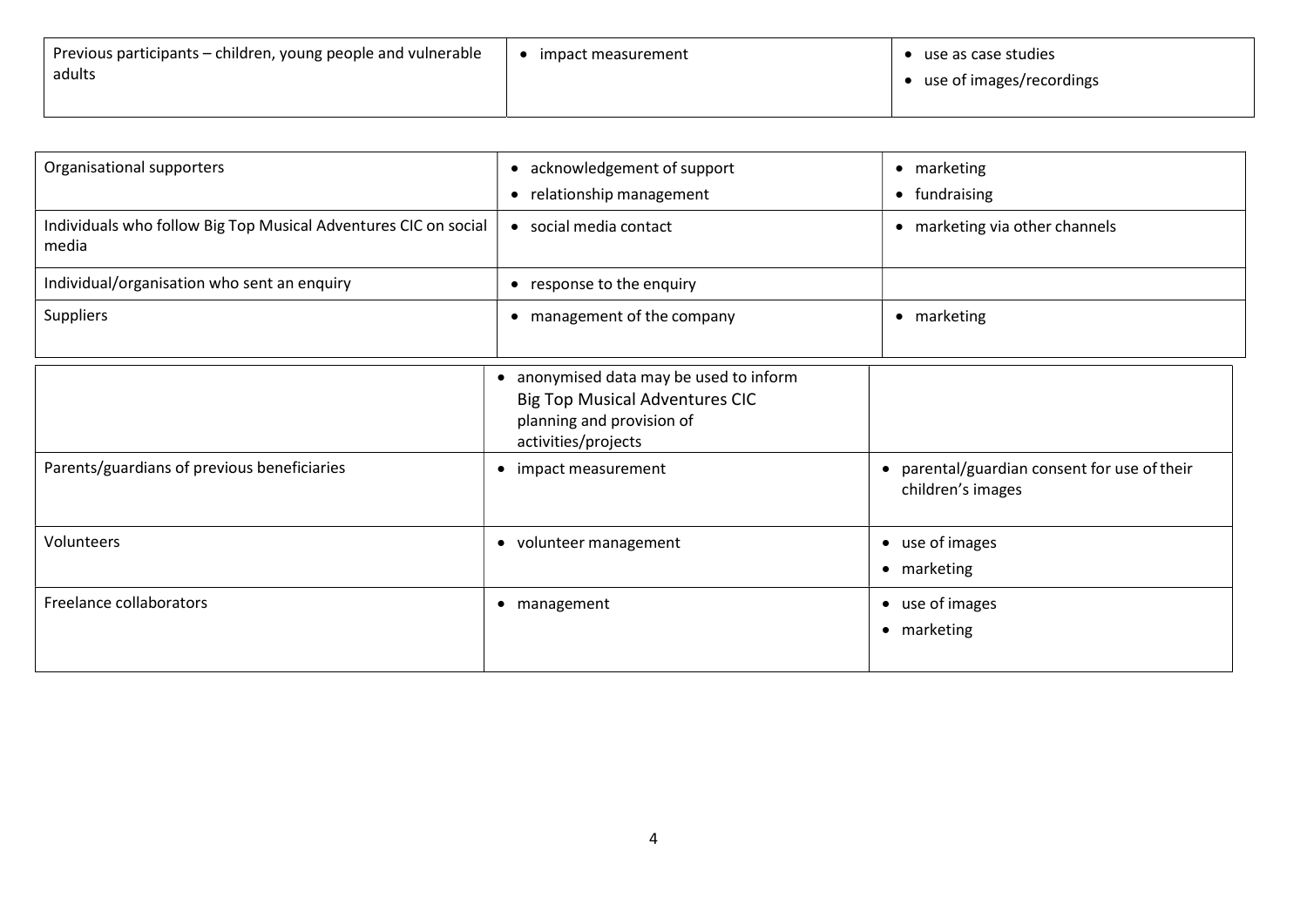In the instances outlined in the above justification of collection, Big Top Musical Adventures CIC will only process personal information without consent when we are legally allowed to do so. This will only be where it is in the company's legitimate interests to do so and where we are confident that such processing is not likely to prejudice individuals' legitimate interests or rights and freedoms.

In all other instances, Big Top Musical Adventures CIC will process personal information on the basis of consent that has been given by individuals, who are entitled to withdraw that consent at any time such that we can no longer rely on it as a basis for continuing to process their personal information.

# Consent Statements for each 'data collection point' Use of information

Big Top Musical Adventures CIC will use personal information in a range of ways, which include:

- to provide individuals with the support or information they have requested
- to provide inclusive Big Top Musical Adventures CIC activities and sessions
- to update individuals about any changes to Big Top Musical Adventures CIC services
- to administer donations, including Gift Aid processing
- to support individuals' fundraising activities
- to maintain organisational records and ensure we have up-to-date marketing and communication preferences for individuals
- to send newsletters or other information about Big Top Musical Adventures CIC's work
- to invite individuals to participate in fundraising activities and attend events
- to invite individuals to make donations to support Big Top Musical Adventures CIC's work
- to invite individuals to participate in surveys or research
- to analyse and improve the operation of our websites
- to analyse individuals' use of our websites

Big Top Musical Adventures CIC requires sensitive personal data (as defined by the Data Protection Act 1998) to plan Big Top Musical Adventures CIC sessions and activities. We will process any sensitive personal data only in relation to participation in Big Top Musical Adventures CIC services and destroy when no longer needed.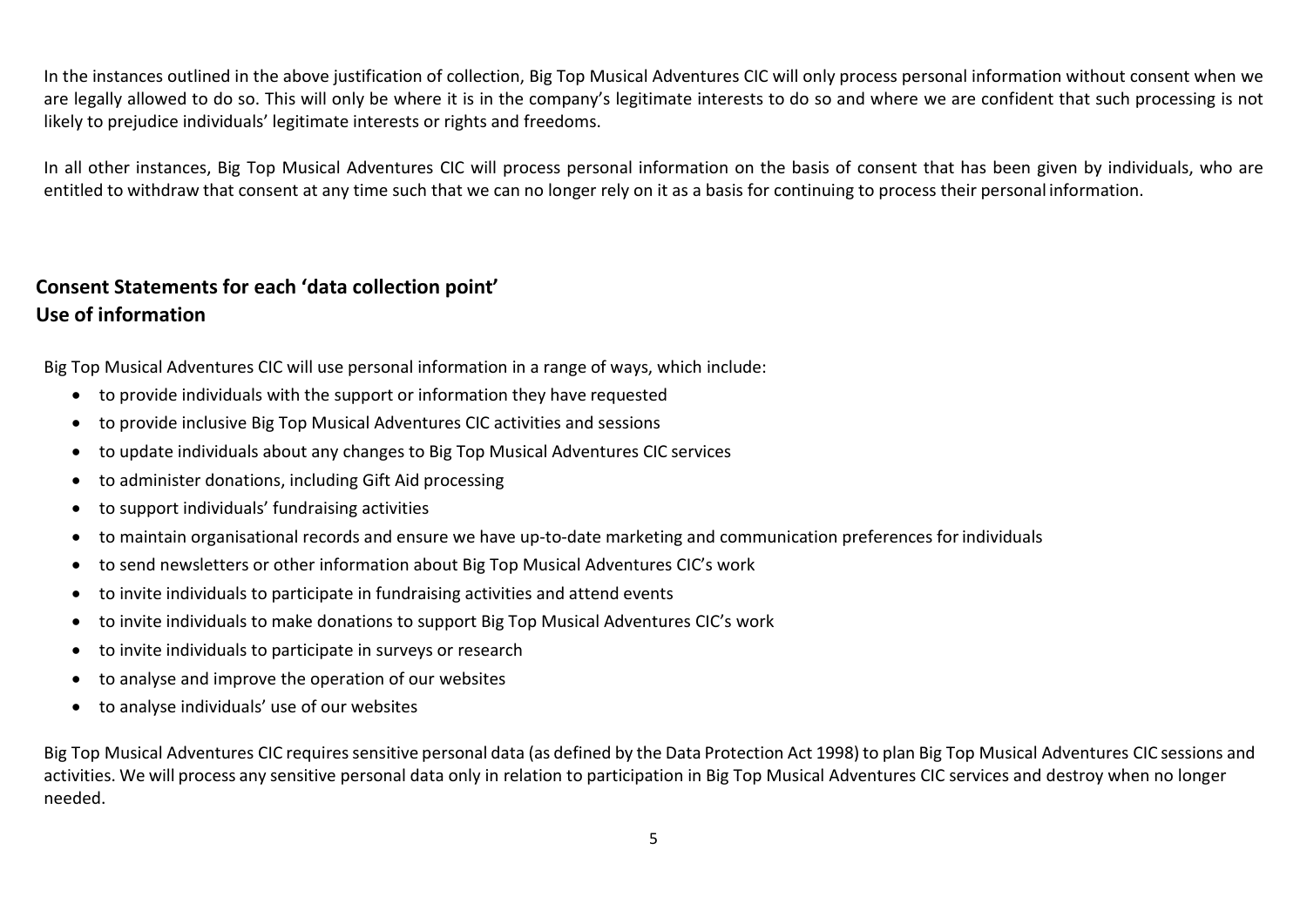#### Images and recordings

Big Top Musical Adventures CIC uses images, video and audio recordings on its websites and within publications, and has a detailed photography, video and audio recording policy that covers this practice. We do not permit photographs, other images, video or audio recordings of children, young people and vulnerable adults to be taken without the consent of the parents/guardians. This consent is valid whilst the child is a participant of Big Top Musical Adventures CIC and for up to two years afterwards.

All images, video and audio recordings will be stored securely, and identified only through a child's first name and first letter of their surname (so they cannot be traced). If images, video or audio recordings are selected to be used in high-profile contexts (such as YouTube videos and television programmes), we always ask further permission of parents/guardians and children. We take all steps to ensure these images are used solely for the purposes they are intended.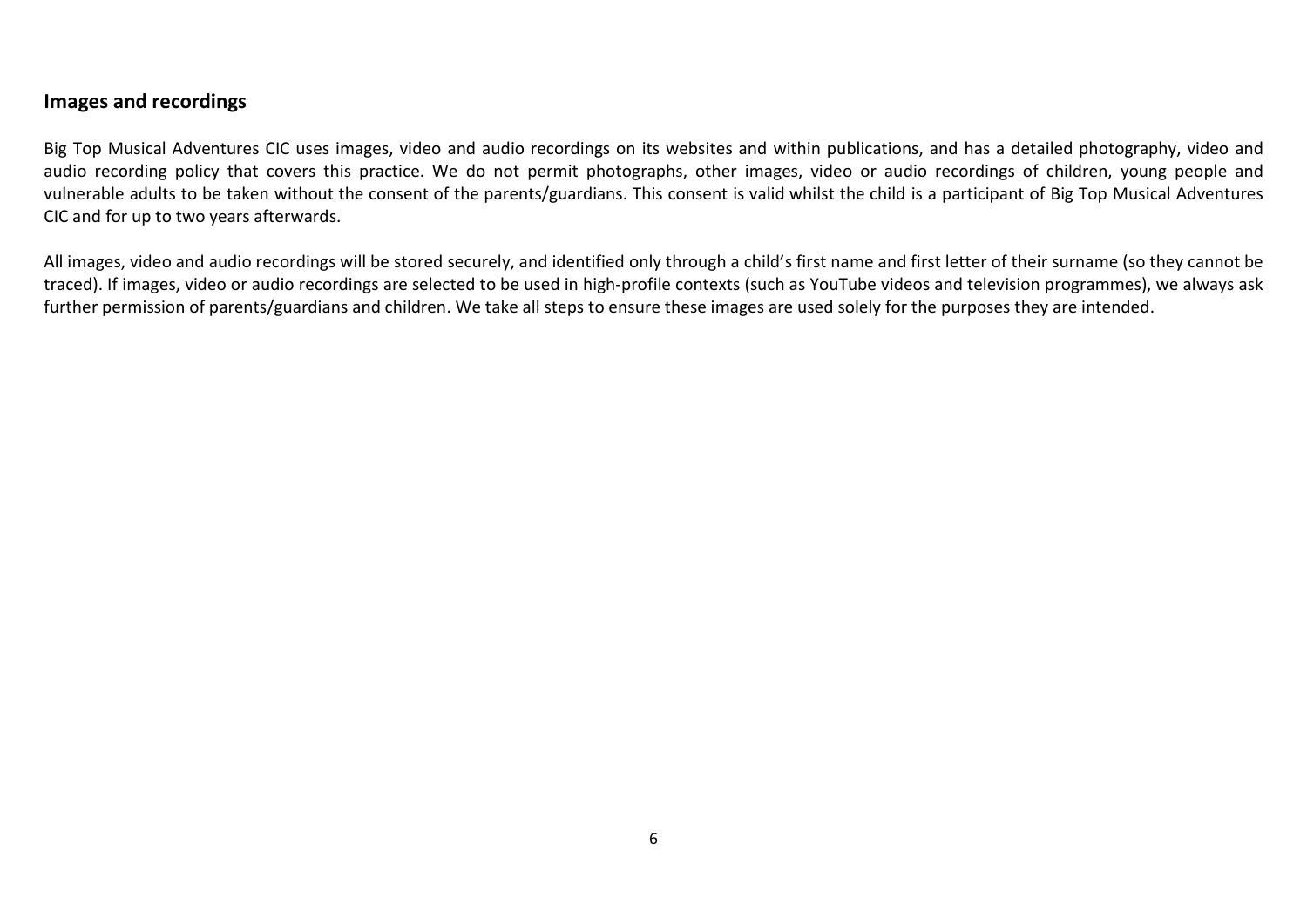# Security of information

Big Top Musical Adventures CIC places significant importance on the security of individuals' personal information and we will always try to take appropriate precautions to protect it by:

- ensuring that there are appropriate technical controls in place to protect personal details on our websites and internal systems
- ensuring that only authorised personnel (i.e. selected Big Top Musical Adventures CIC staff, volunteers or contractors) have access to your information, and that they are appropriately trained to manage personal information.
- ensuring that donations and payments are processed securely
- Keeping written documents with personal data in a locked filing cabinet

Should Big Top Musical Adventures CIC suffer a data loss or breach, the individual identifying the breach will pass all relevant information to the Director) who will record the incident information and assess if the loss/breach is significant enough to be reportable to the ICO. GDPR requires that data losses/breaches are reported within 72 hours by the Data Controller and this will be strictly complied to by Big Top Musical Adventures CIC.

# Sharing of information

Before using any external organisations to collect and/or process personal data on our behalf, Big Top Musical Adventures CIC will perform rigorous checks to ensure they meet all relevant regulations and legislation. The contract will impose robust data protection requirements, including the provisions of this policy, and seek to provide maximum protection of individuals' personal information.

Big Top Musical Adventures CIC may legally be required to disclose personal information if required to do so by law. Such circumstances might include safeguarding, prevention and detection of crime, terrorism and legal proceedings. We will only ever share personal information in other circumstances if we have consent to do so. Such consent will be recorded and include the information to be shared and with whom. We will never sell personal information to third parties.

# How long will Big Top Musical Adventures CIC store information?

Big Top Musical Adventures CIC will hold individuals' personal information on our systems for as long as is necessary for the relevant activity.